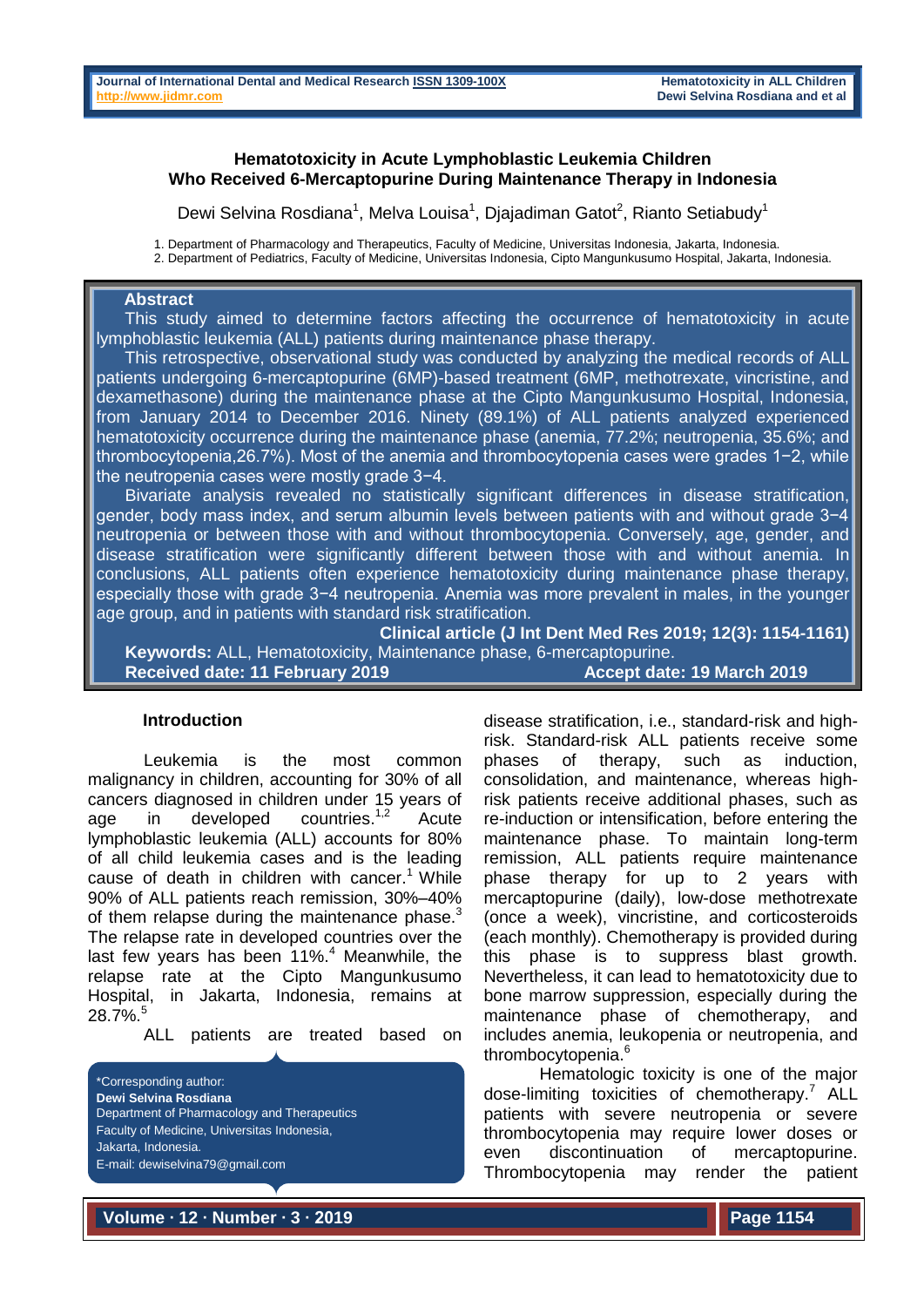susceptible to bleeding. In severe neutropenia, the body is predisposed to infections and sepsis, leading to mortality.7−9 A previous study conducted at the Cipto Mangunkusumo Hospital revealed sepsis as the main cause of mortality in ALL patients  $(66.7\%)$ .<sup>10</sup>

Drug toxicity during the maintenance phase is an important issue to consider; it is the major cause of drug discontinuation, leading to relapse. Furthermore, hematotoxicity is life threatening, $11,12$  so determining what factors affect hematologic toxicity is essential.

# **Materials and methods**

This was a retrospective, observational study. Data were obtained from ALL patients' medical records at the Cipto Mangunkusumo Hospital in Indonesia, from January 2014 to December 2016. The inclusion criteria were ALL patients aged ≤18 years who underwent 6 mercaptopurine (6MP)-based treatment during maintenance phase therapy according to the Indonesian protocol ALL 2013. 13

The treatment regimen was based on patient stratification (high or standard risk). Patients were considered high risk if they presented with any of the following at the time of diagnosis: age >10 years; hyperleukocytosis (white blood count [WBC] >50.000/µL); mediastinal mass; and central nervous system infiltration. 10

During the maintenance phase, both groups of patients received the same treatment regimen as follows: oral dose (50 mg/m $^2$ /day) of 6MP daily with per-oral dose (20 mg/m<sup>2</sup>/week) of methotrexate (MTX) weekly for 5 weeks; 1.5 mg/m<sup>2</sup> of Vincristine (VCR; intravenous) every 6 weeks; and daily per-oral dose of dexamethasone in addition to VCR. Standardrisk patients received a 4 mg dose of dexamethasone; high-risk patients received 6 mg. During the first year of maintenance therapy, all patients received intratechal MTX every 7weeks. The doses of oral 6MP and MTX were targeted at a WBC of >2000–4000 cells/µL.<sup>13</sup>

The data collected from medical records included age at diagnosis, gender, disease stratification, nutritional status (weight, height), serum albumin level, and hematology data.

Hematotological data were collected at the end of each 6MP treatment cycle. Patients often experienced more than 1 hematoxicity

condition (anemia, neutropenia or thrombocytopenia), but only 1 event was recorded. At the time of each event, data regarding body weight, height, and serum albumin level were recorded. Hematologic toxicity data were categorized according to The Eastern Cooperative Oncology Group (ECOG) Common Toxicity Criteria (CTC), 2007.<sup>14</sup> Nutritional status was categorized according to WHO.<sup>15</sup>

Statistical analysis was conducted using SPSS 20 software (New York, U.S). The normality of distribution was evaluated using the Kolmogorov-Smirnov test. Patients were grouped based on the type of hematotoxicity exhibited. Unpaired t-test, Mann–Whitney's Wilcoxon test, Chi square test or Fisher's exact test were used as appropriate. A *P*-value <.05 was considered statistically significant. For neutropenia toxicity, the data were analyzed, and patients were graded as 3–4 neutropenia, which was defined as an ANC of <1000/µL; dose reduction or temporary discontinuation of chemotherapy was required for patients in this condition.

This study was approved by The Ethics Committee of the Faculty of Medicine, Universitas Indonesia/Cipto Mangunkusumo Hospital (No. 836/UN2.F1/ETIK/2017). The committee waived the need for written informed consent since the data was collected retrospectively and was analyzed anonymously.

### **Results**

Among the 141 medical records collected from the ALL patients who underwent 6MPbased therapy at the hospital, 101 were included for the data analysis. The remaining 40 were excluded because of missing the maintenance phase data.

ALL was more commonly found in males (58.4%) than females (41.6%), and there were more standard-risk (53.5%) than high-risk (46.5%) patients. Ninety (89.1%) out of 101 patients had at least 1 hematotoxicity event during the maintenance phase. Anemia occurred in 78 (77.2%) patients, neutropenia in 57 (56.4%), and thrombocytopenia in 27 (26.7%) patients. The most prevalent grades of anemia, neutropenia and thrombocytopenia observed were 1-2 (95%), 3-4 (65%) and 1-2 (66.8%), respectively.

**Volume ∙ 12 ∙ Number ∙ 3 ∙ 2019**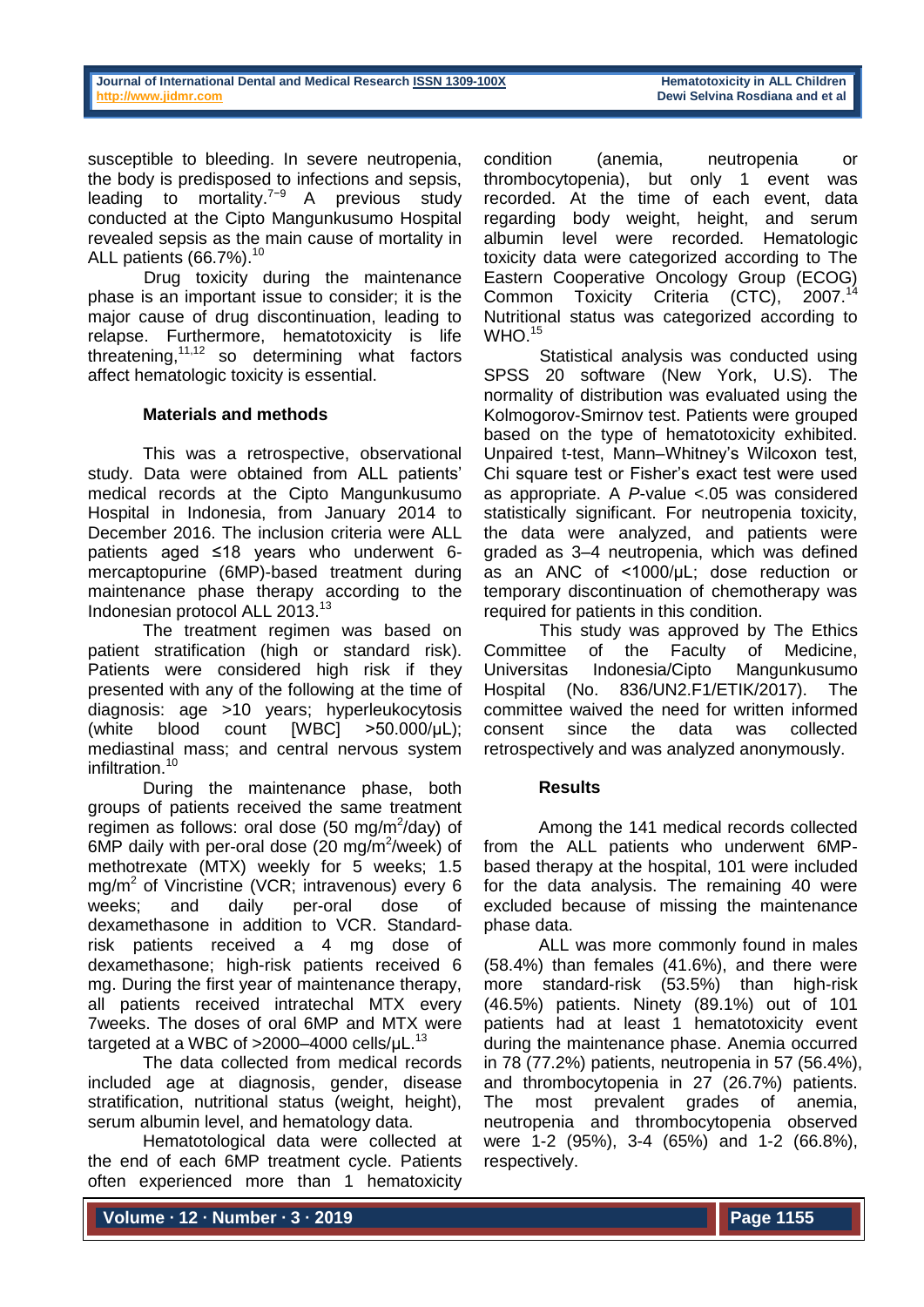Table 1 presents patient characteristics based on hematotoxicity grading. Differences in the characteristics of patients with anemia (grades 1–4) and without anemia are presented in Table 2. Statistically significant differences in gender, age, and disease stratification were observed between the 2 groups. The occurrence

of anemia was greater in males (67.9%), in the younger age groups, and in those with standardrisk stratification (59%). No statistically significant differences in body mass index (BMI) and serum albumin levels were noted between the groups.

| Variables                                   |                     |                        | Anemia              |                      |                      |
|---------------------------------------------|---------------------|------------------------|---------------------|----------------------|----------------------|
|                                             | Grade 0<br>$(n=23)$ | Grade 1<br>$(n=55)$    | Grade 2 (n=18)      | Grade 3<br>$(n=2)$   | Grade 4<br>$(n=3)$   |
| Gender [n, (%)]                             |                     |                        |                     |                      |                      |
| Males<br>Females                            | 6(26.1)<br>17(73.9) | 37 (67.3)<br>18 (32.7) | 11(61)<br>7(39)     | 2(100)               | 3(100)               |
| Age (years)                                 |                     |                        |                     |                      |                      |
| Mean (±SD)                                  | $8.6 (\pm 4.3)$     | $6.4 (\pm 2.9)$        | $5.5$ ( $\pm 4.4$ ) | $4.8 (\pm 1.4)$      | $6.0 (\pm 3.0)$      |
| Median                                      | 7.9                 | 5.9                    | 3.6                 | 4.8                  | 6.0                  |
| Range                                       | $6 - 15.8$          | $1.4 - 15.8$           | $1.8 - 16.5$        | $3.8 - 5.8$          | $3.9 - 8.2$          |
| Nutritional Status [n,                      |                     |                        |                     |                      |                      |
| $(\%)]$<br>Normal-overweight<br>Underweight | 23 (100)            | 54 (98)<br>1(2)        | 18 (100)            | 2(100)               | 3(100)               |
| BMI $(kg/m2)$                               |                     |                        |                     |                      |                      |
| Median                                      | 17.5                | 16.1                   | 15.8                | 16.4                 | 16.2                 |
| Range                                       | $13.5 - 31.8$       | $12.2 - 26.6$          | $13.7 - 26.5$       | $15.3 - 17.4$        | $13.5 - 17.1$        |
| $Hb$ (g/dL)                                 |                     |                        |                     |                      |                      |
| Mean (SD)                                   | 13.0 $(\pm 1.2)$    | 11.2 $(\pm 0.74)$      | $9.28 (\pm 0.54)$   | $7.5$ ( $\pm 0.49$ ) | $5.65 \ (\pm 0.77)$  |
| Median                                      | 13.2                | 11.3                   | 9.35                | 7.5                  | 5.65                 |
| Range                                       | $11.5 - 15.9$       | $10 - 12.7$            | $8.2 - 9.9$         | $7.2 - 7.9$          | $5.1 - 6.2$          |
| Albumin (g/dL)                              |                     |                        |                     |                      |                      |
| $(n = 70)$                                  | $4.6 \ (\pm 0.27)$  | 4.52 $(\pm 0.39)$      | 4.06 $(\pm 0.38)$   | $5.15 \ (\pm 0.35)$  | $4.5$ ( $\pm 0.42$ ) |
| Mean (SD)                                   | 4.6                 | 4.5                    | 4.35                | 5.15                 | 4.5                  |
| Median                                      | $4.1 - 5.3$         | $3.3 - 5.3$            | $3.7 - 4.9$         | $4.9 - 5.4$          | $4.2 - 4.8$          |
| Range                                       |                     |                        |                     |                      |                      |
| Stratification                              |                     |                        |                     |                      |                      |
| [n, (%)]                                    | 15(65.2)            | 18 (33)                | 11(61)              | 1(50)                | 2(67)                |
| <b>HR</b><br><b>SR</b>                      | 8(34.8)             | 37(67)                 | 7(39)               | 1(50)                | 1(33)                |

Hb= Hemoglobin, SD=Standard Deviation, HR=High Risk, SR=Standard Risk, BMI=Body Mass Index

**Table 1.** Characteristics of Patients Based on The Grade of Anemia.

| Variables                          | Anemia                 |                     |                       |
|------------------------------------|------------------------|---------------------|-----------------------|
|                                    | Grades 1-4<br>$(n=78)$ | Grade 0<br>$(n=23)$ | р                     |
| Gender [n, (%)]                    |                        |                     |                       |
| Males                              | 53 (67.9)              | 6(26.1)             | $*001$ <sup>+</sup>   |
| Females                            | 25(32.1)               | 17 (73.9)           |                       |
| Age (years)                        |                        |                     |                       |
| Mean (SD)                          | $5.5 (\pm 3.4)$        | $8.6 (\pm 4.3)$     |                       |
| Median<br>$\overline{\phantom{a}}$ | 4.0                    | 7.9                 | $*005^{\ddagger}$     |
| Range<br>$\blacksquare$            | $0.3 - 16.5$           | $6 - 15.8$          |                       |
| BMI $(kg/m^2)$                     |                        |                     |                       |
| Median                             | 16.1                   | 17.5                | $.052^{+}$            |
| Range<br>$\blacksquare$            | $12.2 - 26.6$          | $13.5 - 31.8$       |                       |
| Hb (g/dL) mean (SD)                | $10.4 (\pm 1.54)$      | $12.9 \ (\pm 1.15)$ | *<.001 $\overline{S}$ |
| Albumin $(g/dL)^*$ (n = 70)        | $(n=53)$               | $(n=17)$            |                       |
| Mean (SD)<br>$\blacksquare$        | $4.5 \ (\pm 0.41)$     | $4.6 \ (\pm 0.27)$  | $.405^{\$}$           |
| Stratification [n, (%)]            |                        |                     |                       |
| <b>HR</b>                          | 32(41.0)               | 15 (65.2)           |                       |
| <b>SR</b>                          | 46 (59.0)              | 8(34.8)             | $*.041^{\dagger}$     |

Hb= Hemoglobin, SD= Standard Deviation, HR= High Risk, SR=Standard Risk,

# Not all patients had data of serum albumin levels

\* *p*<.05

 $<sup>†</sup>$ Chi square test</sup>

‡Mann–Whitney test

**Table 2.** Characteristics of Patients With or Without Anemia.

**Volume ∙ 12 ∙ Number ∙ 3 ∙ 2019**

BMI=Body Mass Index

<sup>§</sup>Unpaired T-test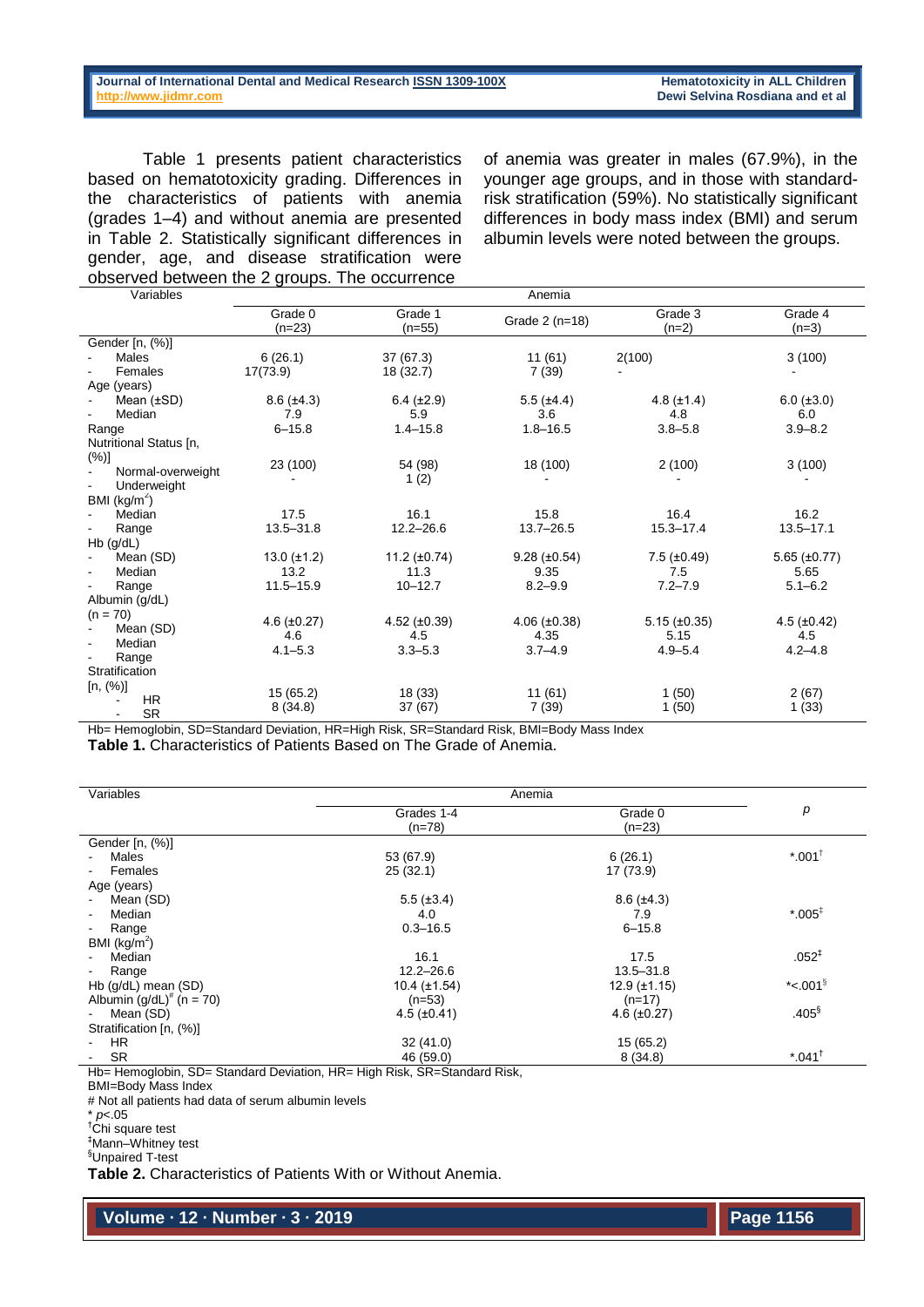Patient characteristics based on neutropenia grading are presented in Table 3, while Table 4 illustrates the differences in the characteristics of patients with and without grade 3-4 neutropenia (ANC <1000). No statistically significant differences in gender, age, BMI, serum albumin levels, and disease stratification were found betweenthe2groups of patients. Similarly, Table 5 provides patient characteristics

based on thrombocytopenia grading, while a comparison of characteristics of patients with and without thrombocytopenia are presented in Table 6. No statistically significant differences in gender, BMI, serum albumin levels, and disease risk stratification were noted between groups. The age of the patients with thrombocytopenia was lower than those without thrombocytopenia.

| Variables                                | Neutropenia       |                 |                 |                   |                   |
|------------------------------------------|-------------------|-----------------|-----------------|-------------------|-------------------|
|                                          | Grade 0           | Grade 1         | Grade 2         | Grade 3           | Grade $4$ (n=18)  |
|                                          | $(n=45)$          | $(n=13)$        | $(n=7)$         | $(n=18)$          |                   |
| Gender [n, (%)]                          |                   |                 |                 |                   |                   |
| Males                                    | 24 (53.3)         | 8(61.5)         | 5(71.4)         | 9(50)             | 13 (72.2)         |
| Females                                  | 21(46.7)          | 5(38.5)         | 2(28.6)         | 9(50)             | 5(27.8)           |
| Age (years)                              |                   |                 |                 |                   |                   |
| Mean $(\pm SD)$                          | $6.9 (\pm 4.3)$   | $5.3 (\pm 3.1)$ | $4.0 (\pm 1.4)$ | $6.7 (\pm 3.7)$   | $5.3 \ (\pm 3.8)$ |
| Median<br>$\blacksquare$                 | 6                 | 4.3             | 3.9             | 6.1               | 3.8               |
| Range                                    | $1.5 - 15.8$      | $0.3 - 11$      | $2.2 - 6.0$     | $2.0 - 12.7$      | $1.8 - 16.5$      |
| Nutritional Status <sup>#</sup> [n, (%)] |                   |                 |                 |                   |                   |
| Normal-overweight                        | 44 (97.8)         | 13 (100)        | 7(100)          | 18 (100)          | 18 (100)          |
| Underweight                              | 1(2.2)            |                 |                 |                   |                   |
| BMI (kg/m <sup>2</sup> )                 |                   |                 |                 |                   |                   |
| Median                                   | 17.8              | 15.4            | 16.3            | 16.1              | 15.9              |
| Range                                    | $12.2 - 27.2$     | $14.2 - 26.5$   | $15.1 - 21.2$   | $14.7 - 20.1$     | $13.4 - 31.8$     |
| ANC (Neutrophils/µL)                     |                   |                 |                 |                   |                   |
| Median                                   | 3041              | 1737            | 1242            | 745.5             | 274.5             |
| Range                                    | 2000-10697        | 1548-1935       | 1010-1359       | 500-990           | $0 - 480$         |
| Albumin $(g/dL)(n = 69)$                 |                   |                 |                 |                   |                   |
| Mean (SD)                                | $4.5 \ (\pm 0.3)$ | $4.4 (\pm 0.1)$ | $4.8 (\pm 0.4)$ | $4.5 \ (\pm 0.1)$ | $4.5 (\pm 0.4)$   |
| Median<br>$\blacksquare$                 | 4.6               | 4.4             | 4.7             | 4.6               | 4.4               |
| Range                                    | $3.7 - 5.3$       | $4.2 - 4.5$     | $4.4 - 5.3$     | $3.8 - 5.1$       | $4.0 - 5.4$       |
| Stratification [n, (%)]                  |                   |                 |                 |                   |                   |
| HR.                                      | 24 (53.3)         | 3(23.1)         | 2(28.6)         | 10(55.6)          | 8(44.4)           |
| <b>SR</b>                                | 21 (46.7)         | 10 (76.9)       | 5 (71.4)        | 8(44.4)           | 10(55.6)          |

SD= Standard Deviation, HR= High Risk, SR=Standard Risk, BMI=Body Mass Index, ANC=Absolute Neutrophil Count. **Table 3**. Characteristics of Patients Based on Neutropenia Grading.

| Variables                             | Neutropenia grade 3-4 | P                 |                         |
|---------------------------------------|-----------------------|-------------------|-------------------------|
|                                       | Yes (n=36)            | No $(n=65)$       |                         |
| Gender [n, (%)]                       |                       |                   | .683 <sup>†</sup>       |
| Males                                 | 22(61.1)              | 37 (56.9)         |                         |
| Females                               | 14 (38.9)             | 28 (43.1)         |                         |
| Age (years)                           |                       |                   | $.742^{+}$              |
| Median                                | 4.2                   | 5.1               |                         |
| Range                                 | $1.8 - 16.5$          | $0.3 - 15.8$      |                         |
| BMI $(kg/m^2)$                        |                       |                   | .077 <sup>‡</sup>       |
| Median                                | 15.9                  | 16.5              |                         |
| Range                                 | 13.4-31.8             | $12.2 - 27.2$     |                         |
| ANC (Neutrophils/µL)                  |                       |                   | * $< .001$ <sup>#</sup> |
| Mean (SD)<br>$\blacksquare$           | 500.1 (±287.70)       | 2955.9 (±1769.28) |                         |
| Median<br>$\blacksquare$              | 490.0                 | 2438.5            |                         |
| Range                                 | $0.0 - 990.0$         | 1010.0-10697.0    |                         |
| Albumin $(g/dL)^{#}$ (n=69)           | $(n=24)$              | $(n=45)$          | $.594^{\ddagger}$       |
| Mean (SD)<br>$\blacksquare$           | 4.5(0.40)             | 4.5(0.37)         |                         |
| Median<br>$\blacksquare$              | 4.5                   | 4.5               |                         |
| Range<br>$\overline{\phantom{0}}$     | $3.8 - 5.4$           | $3.7 - 5.3$       |                         |
| Stratification [n, (%)]               |                       |                   | .603 <sup>†</sup>       |
| HR                                    | 18 (50.0)             | 29 (44.6)         |                         |
| <b>SR</b><br>$\overline{\phantom{a}}$ | 18 (50.0)             | 36(55.4)          |                         |

SD= Standard Deviation, HR= High Risk, SR=Standard Risk, BMI=Body Mass Index,

ANC=Absolute Neutrophil Count; # Not all patients had data of serum albumin levels; \* *P*<.05; † Chi square test; ‡ Mann–Whitney test. **Table 4.** Characteristics of Patients With or Without Neutropenia (grade 3-4).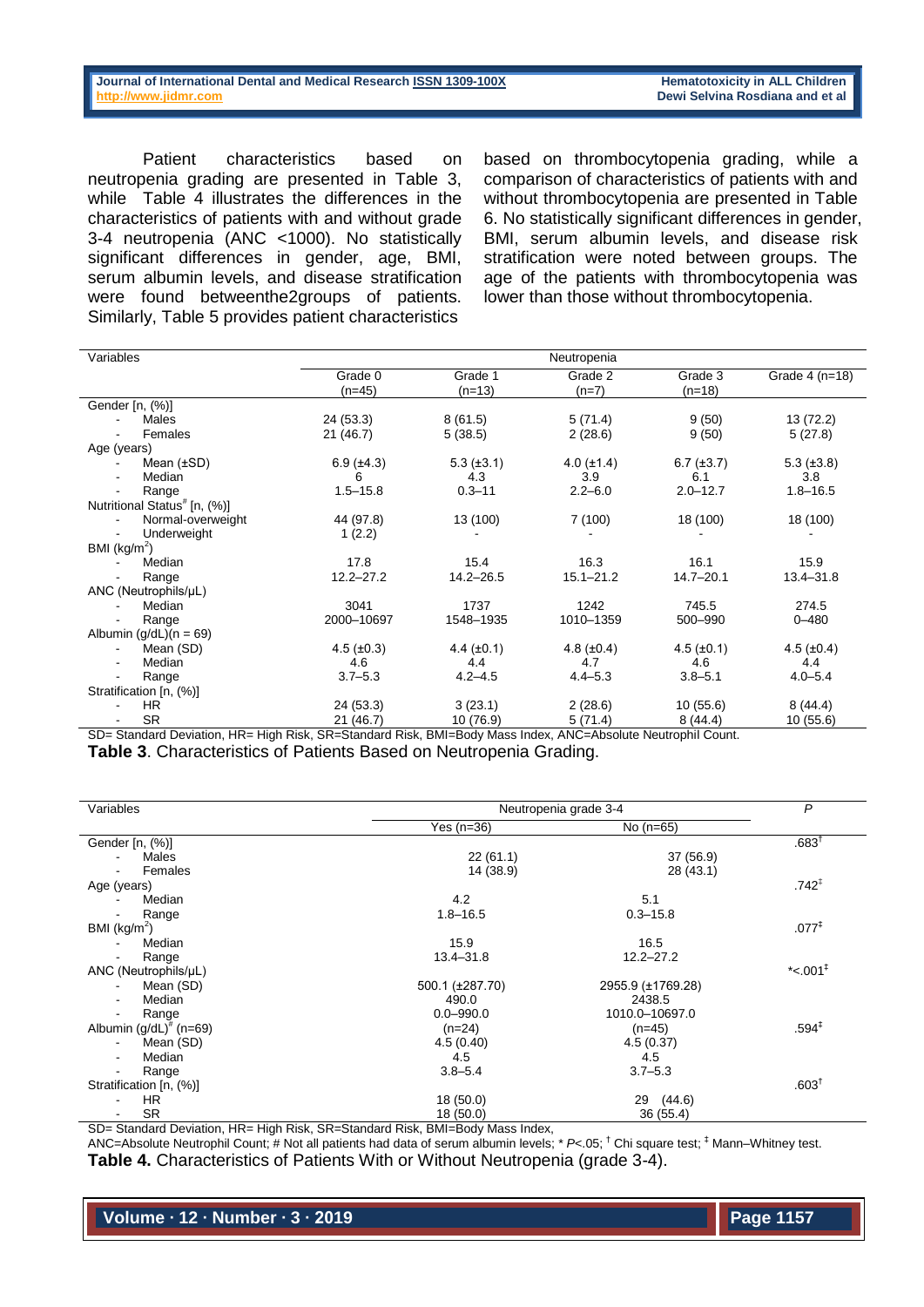| Variables                   | Thrombocytopenia           |                   |                   |                   |                    |
|-----------------------------|----------------------------|-------------------|-------------------|-------------------|--------------------|
|                             | Grade 0                    | Grade 1           | Grade 2           | Grade 3           | Grade $4$ (n=4)    |
|                             | $(n = 75)$                 | $(n=11)$          | $(n=6)$           | $(n=5)$           |                    |
| Gender [n, (%)]             |                            |                   |                   |                   |                    |
| Males                       | 43 (57.3)                  | 5(45.5)           | 4(66.7)           | 4(80)             | 3(75)              |
| Females                     | 32 (42.7)                  | 6(54.5)           | 2(33.3)           | 1(20)             | 1(25)              |
| Age (years)                 |                            |                   |                   |                   |                    |
| Mean $(\pm SD)$             | $6.6 (\pm 3.8)$            | $4.1 (\pm 2.8)$   | $4.0 (\pm 3.8)$   | $5.7 \ (\pm 2.6)$ | $6.6 (\pm 6.6)$    |
| Median                      | 6                          | 3.3               | 2.4               | 6.2               | 3.8                |
| Range                       | $0.3 - 15.8$               | $2.1 - 11.8$      | $1.8 - 11.7$      | $2.9 - 8.3$       | $2.3 - 16.5$       |
| <b>Nutritional Status</b>   |                            |                   |                   |                   |                    |
| [n, (%)]                    | 74 (98.7)                  | 11 (100)          | 6(100)            | 5(100)            | 4 (100)            |
| Normal-overweight           | 1(1.3)                     |                   |                   |                   |                    |
| Underweight                 |                            |                   |                   |                   |                    |
| BMI ( $kg/m2$ )             |                            |                   |                   |                   |                    |
| Median                      | 16.4                       | 15.7              | 16.1              | 17.1              | 14.2               |
| Range                       | $12.2 - 27.2$              | $14.2 - 22.3$     | $14.7 - 19.6$     | $15.3 - 31.8$     | $13.5 - 20.2$      |
| Thrombocytes $(10^3/\mu L)$ |                            |                   |                   |                   |                    |
| Mean $(\pm SD)$             | $325.2 (\pm 106.1)$        | $121.7(\pm 19.4)$ | 55.8 $(\pm .8.1)$ | 40.6 $(\pm 4.6)$  | $16.8 \ (\pm 5.6)$ |
| Albumin (g/dL)              |                            |                   |                   |                   |                    |
| $(n = 69)$                  |                            |                   |                   |                   |                    |
| Mean (SD)                   | $4.5 (\pm 0.5)$            | $4.5 (\pm 0.2)$   | $4.7 (\pm 0.2)$   | 4.6 $(\pm 0.3)$   | 4.2 $(\pm 0.3)$    |
| Median                      | 4.5                        | 4.6               | 4.7               | 4.6               | 4.2                |
| Range                       | $3.7 - 5.4$                | $4.2 - 4.9$       | $4.6 - 4.9$       | $4.2 - 4.8$       | $4.0 - 4.5$        |
| Stratification [n, (%)]     |                            |                   |                   |                   |                    |
| <b>HR</b>                   | 35(46.7)                   | 5(45.5)           | 3(50)             | 3(60)             | 1(25)              |
| <b>SR</b>                   | 40 (53.3)<br>$\sim$ $\sim$ | 6(54.5)           | 3(50)             | 2(40)             | 3(75)              |

SD= Standard Deviation, HR= High Risk, SR=Standard Risk, BMI=Body Mass Index.

**Table 5.** Characteristics of Patients Based on Thrombocytopenia Grading.

| Variables                                                                    | Thrombocytopenia      |                     |                   |
|------------------------------------------------------------------------------|-----------------------|---------------------|-------------------|
|                                                                              | Grade 1-4<br>$(n=26)$ | Grade 0<br>$(n=75)$ | $\mathsf{P}$      |
| Gender [n, (%)]                                                              |                       |                     | $.575^\top$       |
| Males                                                                        | 16(61.5)              | 43 (57.3)           |                   |
| Females                                                                      | 10(38.5)              | 32 (42.7)           |                   |
| Age (years)                                                                  |                       |                     | $*0.03^{+}$       |
| Mean (SD)                                                                    | 4.7 $(\pm 3.6)$       | $6.7 (\pm 3.8)$     |                   |
| Median<br>$\blacksquare$                                                     | 3.3                   | 6.0                 |                   |
| Range<br>$\blacksquare$                                                      | $1.8 - 16.5$          | $0.3 - 15.8$        |                   |
| BMI ( $kg/m2$ )                                                              |                       |                     | $.128^{1}$        |
| Mean (SD)                                                                    | $16.9 \ (\pm 3.7)$    | $17.6 (\pm 3.4)$    |                   |
| Median                                                                       | 15.9                  | 16.5                |                   |
| Range                                                                        | $13.5 - 31.8$         | $12.2 - 27.2$       |                   |
| Thrombocytes $(10^3/\mu L)$                                                  |                       |                     | *<.001 $\degree$  |
| Mean (SD)<br>$\sim$                                                          | 76.8 (±45.2)          | 327.8 (±104.3)      |                   |
| Median<br>$\blacksquare$                                                     | 58.0                  | 319.0               |                   |
| Range                                                                        | $11.0 - 14.6$         | 156.0-620.0         |                   |
| Albumin (g/dL) <sup>#</sup> (n = 67)                                         | $(n=15)$              | $(n=52)$            | .809 <sup>‡</sup> |
| Mean (SD)                                                                    | $4.5 \ (\pm 0.28)$    | $4.5 \ (\pm 0.37)$  |                   |
| Median<br>$\blacksquare$                                                     | 4.6                   | 4.5                 |                   |
| Range<br>$\blacksquare$                                                      | $4.0 - 4.9$           | $3.7 - 5.4$         |                   |
| Stratification [n, (%)]                                                      |                       |                     | $.799^{\dagger}$  |
| HR.                                                                          | 12(44.4)              | 35(47.3)            |                   |
| <b>SR</b>                                                                    | 15(55.6)              | 39(52.7)            |                   |
| CD- standard doviation, HD- High Biele CD-Ctandard Biele DMI-Rady Mass Indov |                       |                     |                   |

SD= standard deviation, HR= High Risk, SR=Standard Risk, BMI=Body Mass Index

# Not all patients had data of serum albumin levels

\* *P*<.05

† Chi square test

‡ Mann–Whitney test § Unpaired T-test.

**Table 6.** Characteristics of Patients With or Without Thrombocytopenia.

#### **Discussion**

A prolonged maintenance phase therapy is required to maintain remission and prevent relapse in ALL patients. One major obstacle during this phase was the incidence of doselimiting hematotoxicity. In some instances, chemotherapy had to be discontinued as a result,

**Volume ∙ 12 ∙ Number ∙ 3 ∙ 2019**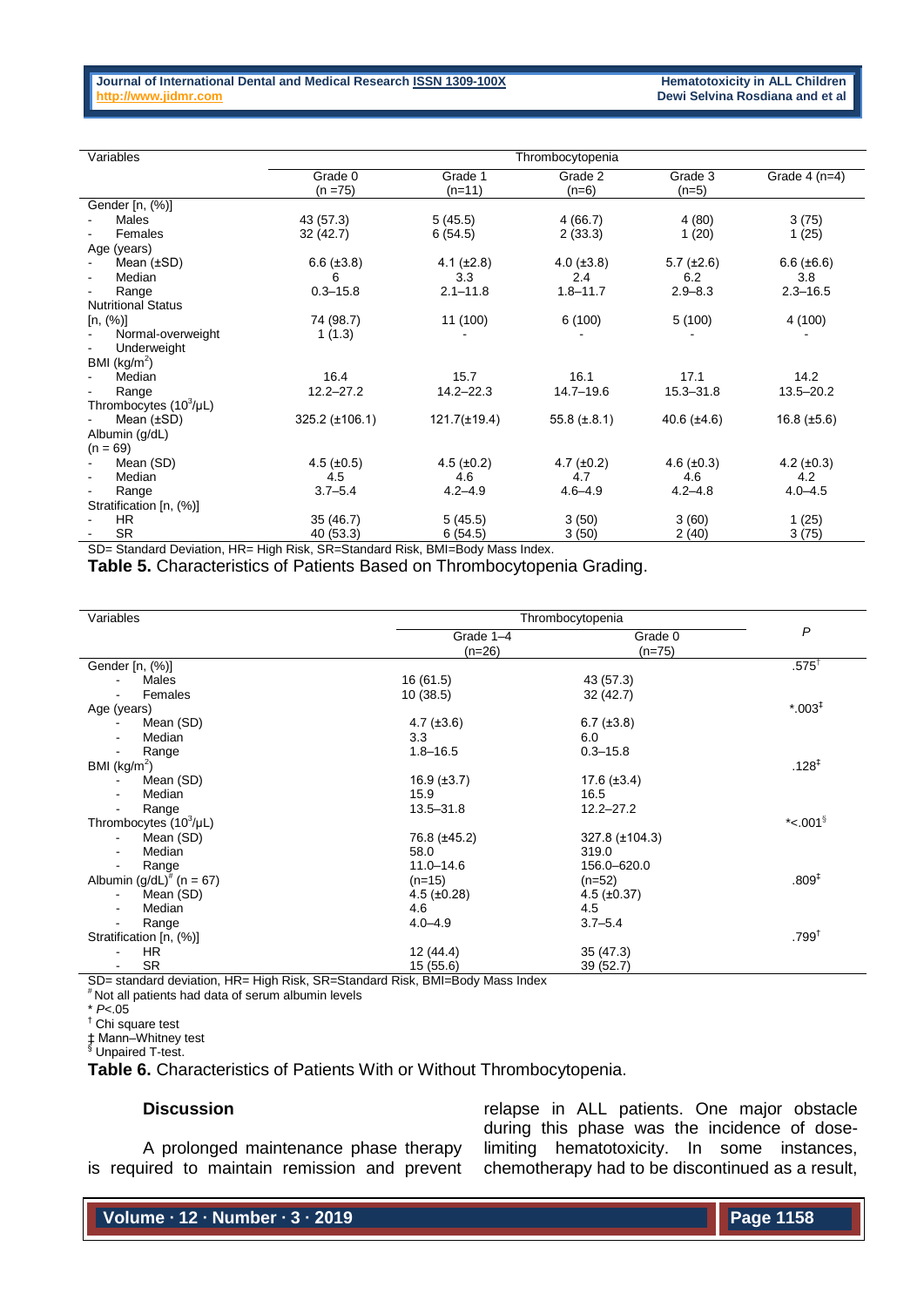increasing the risk of relapse.<sup>11,12</sup> In this study, hematological toxicity was experienced by most ALL patients during the maintenance phase. The incidences of anemia, neutropenia, and thrombocytopenia were 77.2%, 56.4%, and 26.7%, respectively. These findings are in line with a previous study, where the most prevalent hematological toxicities among 23 ALL maintenance phase patients were anemia (95.7%), followed by neutropenia (47.8%), and thrombocytopenia (17.4%).<sup>16</sup> Albeit not lifethreatening, anemia was the most common hematologic complication of chemotherapy.<sup>17</sup> Anemia was the most prevalent event in this study. This may be attributed to the disease factor, wherein blast cell growth inhibits normal cell maturation in ALL patients' bone marrow, resulting in anemia, neutropenia, and thrombocytopenia.<sup>18</sup>

Neutropenia occurred more frequently than thrombocytopenia in this study. Similar to the study by Smid, et al, grade 3-4 neutropenia was the most common toxicity in this study.<sup>19</sup> White blood cells, especially neutrophil precursors, are most likely influenced by chemotherapy, owing to the rapid proliferation and short lifespan (6–12 h) of these cells. Platelets (a lifetime of 10 days) are also influenced, but to a lesser extent compared to neutrophils.<sup>17</sup>

Based on the literature, neutropenia may result from failure of neutrophil production in the bone marrow or from their peripheral destruction. Some of the factors causing neutropenia include infection, nutritional deficiency, protein malnutrition, immune reaction, and chemotherapy-induced neutropenia.<sup>8,9</sup> This study showed that age, gender, BMI, nutritional status, and disease stratification were not found to be related to neutropenia. These observations are in line with the study by Badr, et al, where patient (age, gender, and BMI) and disease (disease risk stratification and stage) characteristics were not associated with the occurrence of neutropenia in pediatric cancer patients.<sup>20</sup> However, a significant difference in anemia toxicity was noted based on gender and risk stratification. In accordance with previously reported findings, the occurrence of anemia was greater in males than in females in this study.<sup>10,21-23</sup> Moreover, most (95%) of the anemia cases were grades 1–2, with only 5% of cases presenting as grades 3–4. This might attributable to differences in normal limits

between genders, as a higher number of males presented with grade 1 anemia in this study. However, this did not affect patient dose adiustment.

Age was shown to be associated with the occurence of anemia and thrombocytopenia. Younger patients had higher occurence of anemia and thrombocytopenia. In contrast to this result, Beaumais, et al, found higher 6 thioguanine nucleotide (6TGN) concentration, active metabolite of 6MP, in older patients as compared to younger patients. Their result showed that the mean concentration of 6TGN in younger children (aged ≤6 years) was 493  $p$ mol/8 x 10 $8$  RBC, whereas 600 pmol/8 x 10 $8$ RBC in older children.<sup>24</sup> However, Dubinsky, et al, found that 6TGN level of  $>450$  pmol/8 x  $10^8$  RBC was associated with myelotoxicity.<sup>25</sup>

In this study, the occurrence of anemia, neutropenia, and thrombocytopenia were not affected by serum albumin levels. More than 90% of patients with toxicity had normal albumin levels. However, we could not ascertain serum albumin levels from all the subjects because it was not a mandatory examination for this population. 6MP, the main drug provided to the patients during the maintenance phase,<sup>26</sup> suppresses blast cells and causes myelosuppression. In addition, this drug has a low binding affinity to plasma proteins. As a result, low serum albumin levels do not influence the concentration of free 6MP, and therefore do not affect the hematotoxicity.<sup>27</sup>

No association between BMI and hematological toxicity was noted in the current study. More than 95% of patients with hematological toxicity presented with normal to overweight BMI. This observation is in line with the study by Hijiya, et al, and Butturini, et al, BMI was not associated with the occurrence of toxicity in ALL children. $^{28,29}$ 

Myelosuppression risk factors for cancer patients could be classified into 3 categories: disease factors; patient characteristics (age, comorbidity: kidney, liver, heart disease, hypertension, infections, sepsis disorders, abnormal laboratory results before therapy, and nutrition); and therapeutic factors (types and doses of chemotherapy).<sup>7,17</sup> In this study, patient characteristics, including gender, nutritional status, serum albumin levels, and disease stratification, did not affect hematotoxicity. Several studies conducted in childhood ALL patients have demonstrated that polymorphisms

**Volume ∙ 12 ∙ Number ∙ 3 ∙ 2019**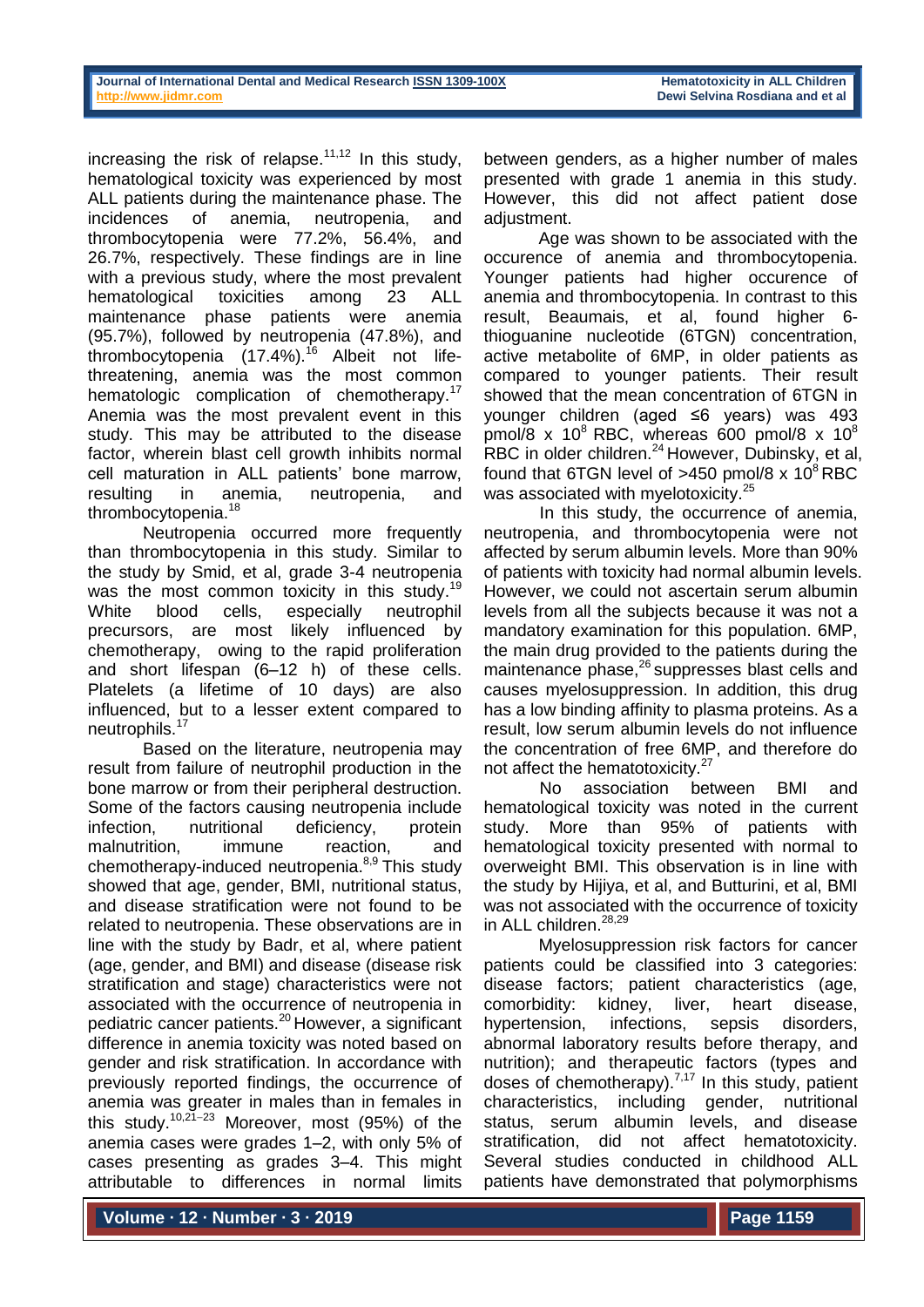in the enzymes that metabolize 6MP, major drug used during the maintenance phase, influenced hematotoxicity. Patients with thiopurine methyl trasferase (TPMT) enzyme polymorphisms had higher 6-thioguanine (active metabolite of mercaptopurine) levels, leading to an increase in the risk of hematotoxicity.<sup>26,23,30</sup> The American Society for Clinical Pharmacology and Therapeutics has recommended adjusting the starting dose of 6MP, based on patient's TPMT genotype, in order to avoid hematotoxicity.<sup>31</sup>

### **Conclusions**

In conclusion, the hematotoxicity occurrence was high in ALL patients who underwent 6MP treatment during the maintenance phase in this study. Grades 3 and 4 neutropenia were most commonly observed among the patients. Age, disease stratification, BMI, and serum albumin levels did not affect thrombocytopenia or neutropenia occurrence. Anemia occurred more frequently in males, among the younger patients, and in those with standard risk stratification. Further studies investigating the role of genetic polymorphism in ALL patients undergoing 6MP treatment are warranted, particularly in those with hematotoxicity.

#### **Declaration of Interest**

All authors declare that they have no conflict of interest and would like to thank Dr. Pustika Amalia W, dr. SpA (K), head of The Hemato-Oncology Division of Department of Pediatrics and the head of The Medical Record Installation Cipto Mangunkusumo Hospital, for allowing us to access the medical record data. This work was supported by The Excellence Research of University Grants, University of Indonesia, from Ministry of Research Technology and Higher Education.

#### **References**

- 1. Hunger SP, Loh ML, Withlock JA, etal. Children's Oncology Group's 2013 Blueprint for Research: Acute Lymphoblastic Leukemia. Pediatr Blood Cancer2013;60(6):957-63.
- 2. Cancer Facts & Figures 2015. American Cancer Society. Available

at:["http://www.cancer.org/acs/groups/content/@editorial/docu](http://www.cancer.org/acs/groups/content/@editorial/documents/document/acspc-044552.pdf) [ments/document/acspc-044552.pdf.](http://www.cancer.org/acs/groups/content/@editorial/documents/document/acspc-044552.pdf)" Accessed January 21, 2017.

**Volume ∙ 12 ∙ Number ∙ 3 ∙ 2019**

- 3. Koren G, Ferrazini G, Sulh H, et al. Systemic Exposure to Mercaptopurine as a Prognostic Factor in Acute Lymphocytic Leukemia in Children. N Engl J Med1990:323(1):17-21.
- 4. Bhatia S, Landier W, Shangguan M, et al. Nonadherence to Oral Mercaptopurine and Risk of Relapse in Hispanic and Non-Hispanic White Children with Acute Lymphoblastic Leukemia: A Report From the Children's Oncology Group. J Clin Oncol 2012 Jun 10;30(17):2094-101.
- 5. Windiastuti E. Childhood Acute Leukemia. Cipto Mangunkusumo Hospital Experiences. Presented at the Indonesian Blood Hematology and Transfusion Association Meeting. Medan:2011.
- 6. Hunger SP, Sung L, Howard SC. Treatment Strategies and Regimens of Graduated Intensity for Childhood Acute Lymphoblastic Leukemia in Low-Income Countries: A Proposal. Pediatr Blood Cancer 2009:52:559-65.
- 7. Lyman GH, Lyman CH, Agboola O. Risk models for Predicting Chemotherapy-Induced Neutropenia. Oncologist 2005;10:427-37.
- 8. Bhatt V,Saleem A. Review: Drug-induced Neutropenia Pathophysiology, Clinical Features, and Management. Ann Clin Lab Sci 2004;34:131-7.
- 9. Territo M. Neutropenia. 2016. Available at:"https://www.merckmanuals.com/professional/hematologyand-oncology/leukopenias/neutropenia." Accessed January 20, 2018
- 10. Andriastuti M, Gatot D, Wirawan R, Setiabudy R, Mansyur M and Ugrasena I. Steroid Response as Prognostic Factor and its Correlation with Molecular Assessment of Childhood Acute Lymphoblastic Leukemia.Med J Indones 2015;24:215-20.
- 11. Bhatia S, Landier W, Hageman L, et al. Systemic Exposure to Thiopurines and Risk of Relapse in Children with Acute Lymphoblastic Leukemia: A Children's Oncology Group Study. JAMA Oncol 2015;1(3):287-95.
- 12. Kishi S, Cheng C, French D,et al. Ancestry and Pharmacogenetics of Antileukemic Drug Toxicity. Blood 2007;109:4151-7.
- 13. Indonesian Childhood ALL-2013 Protocol. Available at[:"https://kupdf.com/download/panduan-protokol-indonesia](https://kupdf.com/download/panduan-protokol-indonesia-all-2013_58e9fef1dc0d600d38da981c_pdf)[all-2013\\_58e9fef1dc0d600d38da981c\\_pdf.](https://kupdf.com/download/panduan-protokol-indonesia-all-2013_58e9fef1dc0d600d38da981c_pdf)" Accessed January 15, 2018.
- 14. Eastern Cooperative Oncology Group Common Toxicity Criteria (ECOG CTC) 2007. Available at[:"http://www.ecog.org/general/common\\_tox.html.](http://www.ecog.org/general/common_tox.html)"Accessed June 2, 2017.
- 15. de Onis M, Onyango AW, Borghi E, Siyam A, Nishida C, Siekmann J. Development of a WHO Growth Reference for School-Aged Children and Adolescents. Bull World Health Organ2007;85:660-7.
- 16. Isnani N, Perwitasari DA, Andalusia R, Mahdi HI. Evaluasi toksisitas hematologi akibat penggunaan 6-merkaptopurin dalam fase pemeliharaan pada pasien pediatrik kanker leukemia limfoblastik akut di RS kanker Dharmais Jakarta. Media Farmasi 2014;11:90-7.
- 17. Shord SS, Medina PJ. Cancer treatment and chemoterapy. In: Dipiro JT, Talbert RL, Yee GC, Maztke GR, Wells BG, Posey LM, eds. Pharmacotherapy a Pathophysiologic Approach. 9<sup>th</sup>ed. U.S.A: McGraw-Hill Education;2014;104:2055−83.
- 18. Poon BB,Seung AH. Acute leukemias. In: Dipiro JT, Talbert RL, Yee GC, Maztke GR, Wells BG, Posey LM, eds. Pharmacotherapy a Pathophysiologic Approach. 9thed. U.S.A: McGraw-Hill Education;2014;111:2255-64.
- 19. Smid A, Kuzelicki NK, Jazbec J & Rascan IM. PACSIN2 Polymorphism is Associated with ThiopurineInduced Hematological Toxicity in Children with Acute Lymphoblastic Leukaemia Undergoing Maintenance 2016;6:1-10.
- 20. Badr M, Hassan T, Sakr H, et al. Chemotherapy-Induced Neutropenia among Pediatric Cancer Patients in Egypt: Risks and Consequences. Mol Clin Oncol 2016;5:300-6.
- 21. Ei E, Ko Y, Thet K, et al. Clinical Profile of Childhood Leukemia in Mandalay. St Jude Viva Forum. 2011.

**Page 1160**